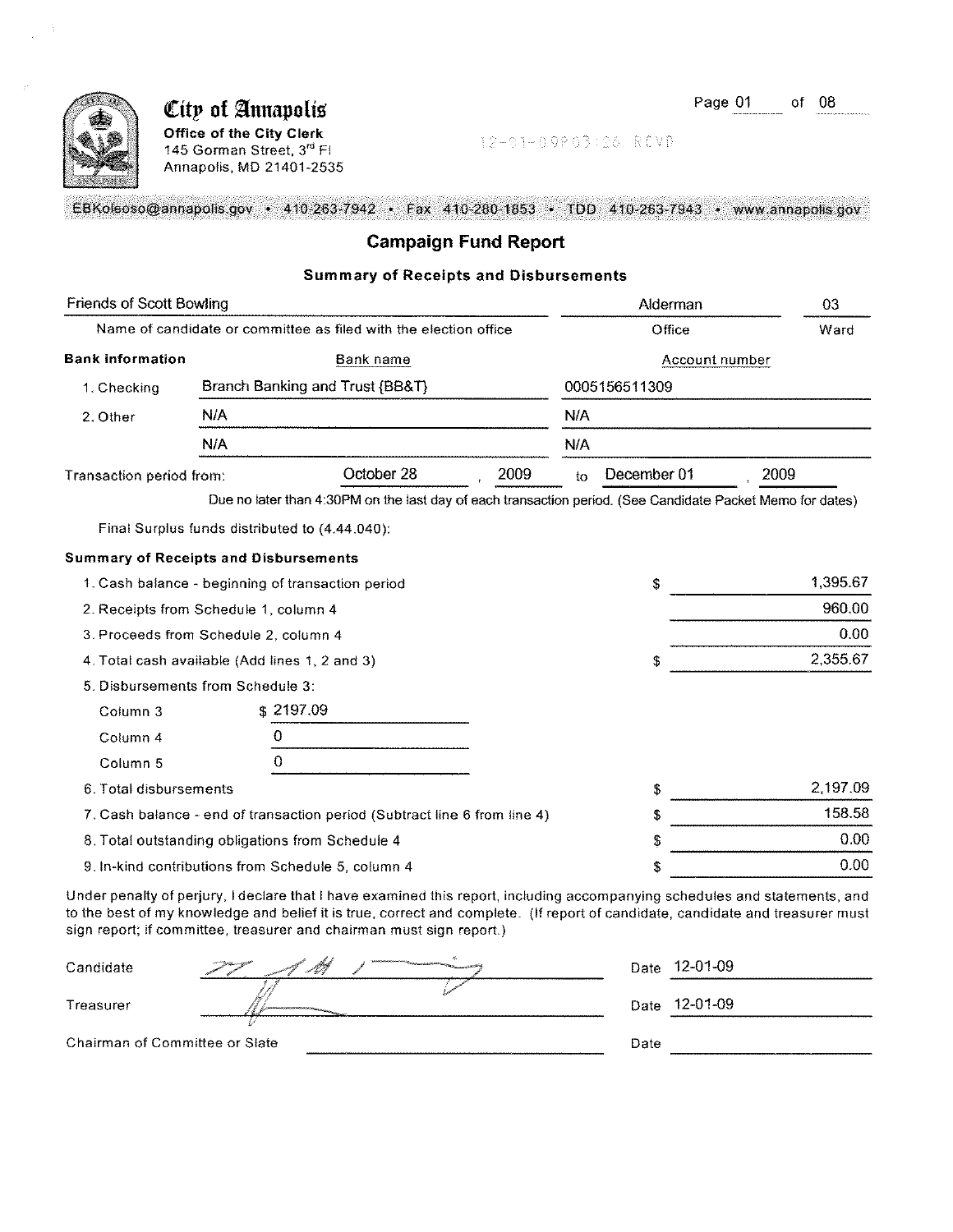

# **City of Annapolis** Page 02 of 08

Office of the City Clerk

145 Gorman Street, 3<sup>rd</sup> FI Annapolis, MD 21401-2535

|                                | EBKoleoso@annapolis.gov + 410-263-7942 + Fax 410-280-1853 + TDD 410-263-7943 + www.annapolis.gov |
|--------------------------------|--------------------------------------------------------------------------------------------------|
| Name of candidate or committee | Friends of Scott Bowling                                                                         |

| Name of candidate or committee    | <b>Friends of Scott Bowling</b>                |      |             |      |
|-----------------------------------|------------------------------------------------|------|-------------|------|
| Report period - transactions from | October 28                                     | 2009 | December 01 | 2009 |
|                                   | <b>Schedule 1 - Contributions and Receipts</b> |      |             |      |

| Date<br>received | Complete name and residence address<br>of Paver | Description of receipt. See instructions for code. |                                              |                 |             | Amount |
|------------------|-------------------------------------------------|----------------------------------------------------|----------------------------------------------|-----------------|-------------|--------|
|                  | <b>Trudy McFall</b>                             | Code <sup>*</sup>                                  | Ticket price                                 | Cash            |             |        |
| 10-28-09         | 205 Scott Drive                                 | C                                                  |                                              | Check #         | 1317        | 50.00  |
|                  | Annapolis, MD 21401-1224                        |                                                    | * T, enter price per ticket                  | Rcpt#           |             |        |
|                  |                                                 |                                                    | Aggregate amount received from Payer to date |                 |             | 50.00  |
|                  | Sherod L. Earle, III                            | Code <sup>*</sup>                                  | Ticket price                                 | Cash            | Money Order | 100.00 |
| 10-29-09         | 1413 West Street                                | C                                                  |                                              | Check #         |             |        |
|                  | Annapolis, MD 21401                             |                                                    | * T, enter price per ticket                  | Rcpt#           |             |        |
|                  |                                                 |                                                    | Aggregate amount received from Payer to date |                 |             | 200.00 |
|                  | <b>Bay Ridge Wine and Spirits</b>               | Code *                                             | Ticket price                                 | Cash            |             |        |
| 10-30-09         | 111 Hillsmere Drive                             | C                                                  |                                              | Check #         | 52008       | 250.00 |
|                  | Annapolis, MD 21403-3920                        |                                                    | * T, enter price per ticket                  | Rept#           |             |        |
|                  |                                                 |                                                    | Aggregate amount received from Payer to date |                 |             | 250.00 |
|                  | <b>Gilbert Renaut</b>                           | $Code*$                                            | Ticket price                                 | Cash            | PayPal      | 60.00  |
| 11-02-09         | 115 Monticello Avenue<br>Annapolis, MD 21401    | C                                                  |                                              | Check #         |             |        |
|                  |                                                 |                                                    | * T, enter price per ticket                  | Rcpt#           |             |        |
|                  |                                                 |                                                    | Aggregate amount received from Payer to date |                 |             | 60.00  |
|                  | <b>Realtors Political Action Committee</b>      | Code*                                              | Ticket price                                 | Cash            |             |        |
| 11-23-09         | {Maryland}                                      | C                                                  |                                              | Check #         | 1078        | 500.00 |
|                  | 200 Harry S. Truman Parkway<br>Suite 200        |                                                    | * T, enter price per ticket                  | Rcpt#           |             |        |
|                  | Annanolis MD 21401                              | Aggregate amount received from Payer to date       |                                              |                 |             | 500.00 |
|                  |                                                 | Code <sup>*</sup>                                  | <b>Ticket price</b>                          | Cash            |             |        |
|                  |                                                 | С                                                  |                                              | Check #         |             |        |
|                  |                                                 |                                                    | * T, enter price per ticket                  | Rcpt#           |             |        |
|                  |                                                 |                                                    | Aggregate amount received from Payer to date |                 |             |        |
|                  |                                                 | Code <sup>*</sup>                                  | <b>Ticket price</b>                          | Cash            |             |        |
|                  |                                                 | C                                                  |                                              | Check #         |             |        |
|                  |                                                 |                                                    | * T, enter price per ticket                  | Rept#           |             |        |
|                  |                                                 |                                                    | Aggregate amount received from Payer to date |                 |             |        |
|                  |                                                 |                                                    |                                              | Total this page | \$          | 960.00 |

**(Excluding Transfers, Loans and In-kind Contributions)**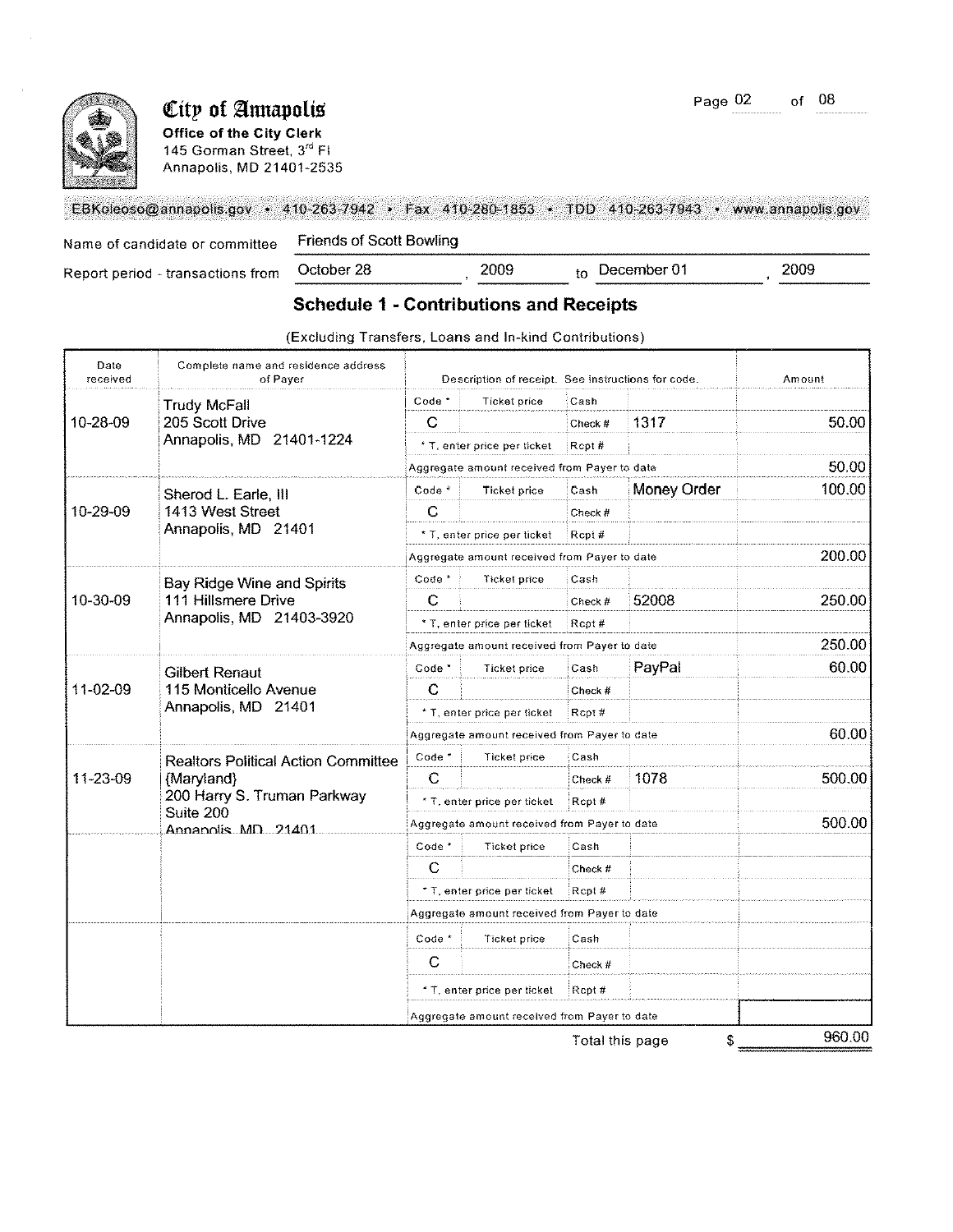2009



 $\tilde{\beta}_i$ 

## **City of Annapolis**

Office of the City Clerk 145 **Gorman Street,** 3rd **FI**  Annapolis, MD 21401·2535

EBKoleoso@annapolis.gov • 410-263-7942 • Fax 410-280-1853 • TDD 410-263-7943 • www.annapolis.gov

Name of candidate or committee Friends of Scott Bowling<br>
Report period - transactions from October 28 2009 to December 01

Report period - transactions from

## **Schedule 2 - Loans and Transfers**

| Date<br>received | Complete name and residence address<br>of Payer | Description of loan or transfer         | Amount |      |
|------------------|-------------------------------------------------|-----------------------------------------|--------|------|
| N/A              | N/A                                             | N/A                                     |        | 0.00 |
|                  |                                                 | Aggregate amount of loan or transfer \$ | 0.00   |      |
| N/A              | N/A                                             | <b>N/A</b>                              | 0.00   | 0.00 |
|                  |                                                 | Aggregate amount of loan or transfer \$ |        |      |
| N/A              | N/A                                             | N/A                                     | 0.00   | 0.00 |
|                  |                                                 | Aggregate amount of loan or transfer \$ |        |      |
| N/A              | N/A                                             | N/A                                     | 0.00   | 0.00 |
|                  |                                                 | Aggregate amount of loan or transfer \$ |        |      |
| N/A              | N/A                                             | <b>N/A</b>                              | 0.00   | 0.00 |
|                  |                                                 | Aggregate amount of loan or transfer \$ |        |      |
| N/A              | N/A                                             | N/A                                     | 0.00   | 0.00 |
|                  |                                                 | Aggregate amount of loan or transfer \$ |        |      |
| N/A              | N/A                                             | N/A                                     | 0.00   | 0.00 |
|                  |                                                 | Aggregate amount of loan or transfer \$ |        |      |
| N/A              | N/A                                             | N/A                                     | 0.00   | 0.00 |
|                  |                                                 | Aggregate amount of loan or transfer \$ |        |      |
| N/A              | N/A                                             | <b>N/A</b>                              | 0.00   | 0.00 |
|                  |                                                 | Aggregate amount of loan or transfer \$ |        |      |
| N/A              | N/A                                             | <b>N/A</b>                              | 0.00   | 0.00 |
|                  |                                                 | Aggregate amount of loan or transfer \$ |        |      |
|                  |                                                 |                                         | 0.00   | 0.00 |

Total this page

 $$0.00$  0.00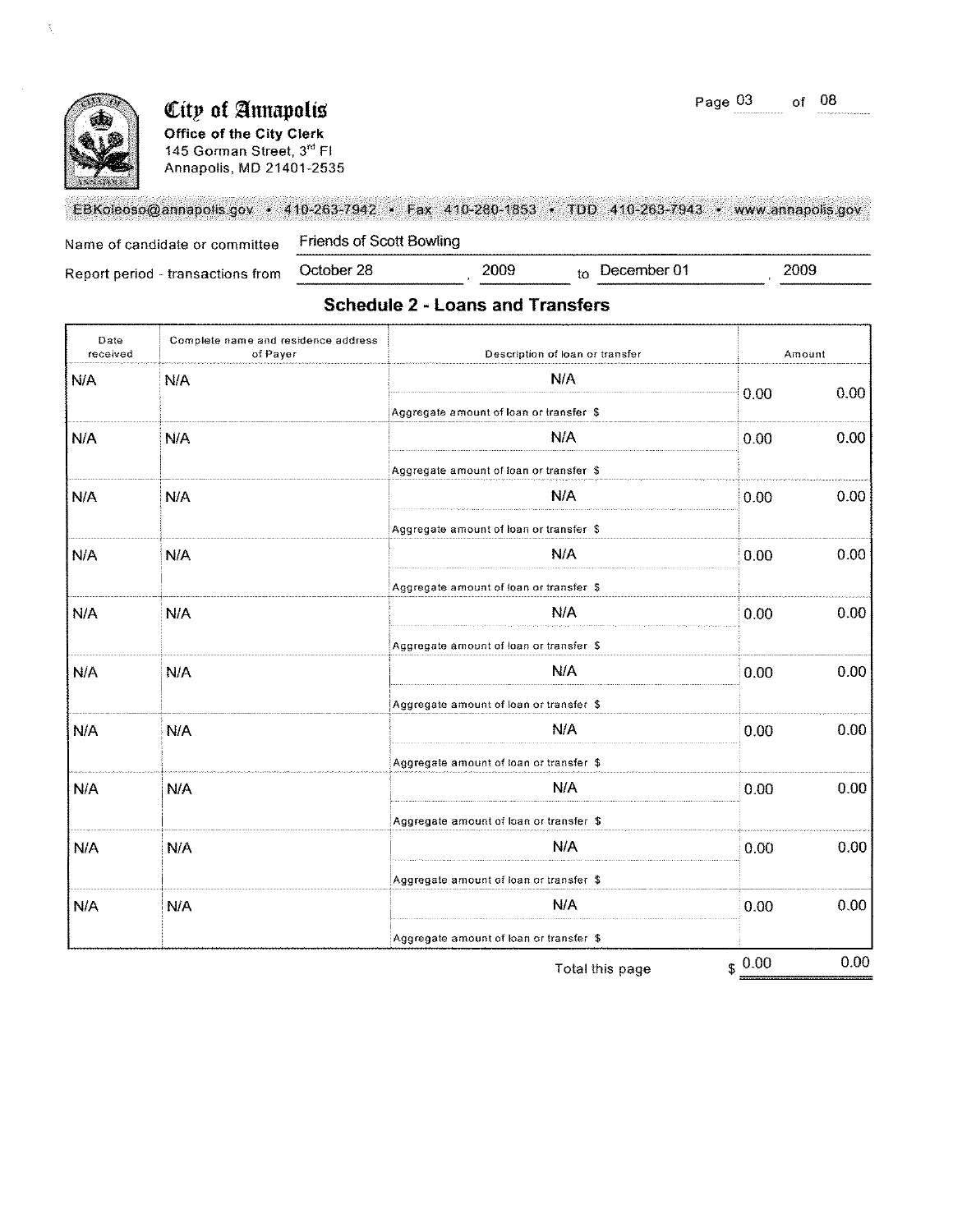

#### City of Annapolis Office of the City Clerk 145 Gorman Street, 3rd Fl Annapolis, MD 21401-2535

#### EBKoleoso@annapolis.gov • 410-263-7942 • Fax 410-280-1853 • TDD 410-263-7943 • www.annapolis.gov

Name of candidate or committee

Friends of Scott Bowling

Report period - transactions from

2009 October 28

2009 to December 01

#### **Schedule 3 - Disbursements**

| $\mathcal{I}$ | $\mathbf{2}$             |           | 3            |                |                                                    |             | 4             | 5                                         |        |  |
|---------------|--------------------------|-----------|--------------|----------------|----------------------------------------------------|-------------|---------------|-------------------------------------------|--------|--|
|               |                          |           |              |                | Salaries and all payments other than loan payments |             | Loan payments | Transfers to other<br>funds (candidate or |        |  |
| Date          | Payee and address        | Code      | Amount       |                | Method                                             | Amount      | Method        | committee name<br>required)               | Amount |  |
| 10-28-09      | Post Haste Mailing       | PL        | 322.29       | Check # $1029$ |                                                    |             | Check #       | N/A                                       |        |  |
|               | 90 Russell Street        |           |              | Cash           |                                                    |             | $0.00$ Cash   |                                           | 0.00   |  |
|               | Annapolis, MD<br>04404   |           |              | Rcpt#          |                                                    |             | Rcot#         |                                           |        |  |
| 10-28-09      | Exxon                    | <b>FE</b> |              |                | Check # Check Card                                 |             | Check #       | N/A                                       |        |  |
|               | 2869 West Street         |           | $55.01$ Cash |                |                                                    |             | $0.00$ Cash   |                                           | 0.00   |  |
|               | Annapolis, MD<br>21401   |           |              | Ropt#          |                                                    |             | Rcpt#         |                                           |        |  |
| 10-28-09      | <b>Constant Contact</b>  | PL        |              |                | Check # Check Card                                 |             | Check #       | N/A                                       |        |  |
|               | 1601 Trapelo Rd          |           | $20.00$ Cash |                |                                                    | $0.00$ Cash |               |                                           | 0.00   |  |
|               | Waltham, MA<br>024517257 |           |              | Rcpt#          |                                                    |             | Rcpt#         |                                           |        |  |
| 10-29-09      | CASH                     | <b>FE</b> |              | Check # 1030   |                                                    |             | Check #       | <b>N/A</b>                                |        |  |
|               |                          |           | $50.00$ Cash |                |                                                    | $0.00$ Cash |               |                                           | 0.00   |  |
|               |                          |           |              | Rcpt#          |                                                    |             | Rcpt#         |                                           |        |  |
| 10-29-09      | Post Haste Mailing       | PL        |              | Check $#$      | 1031                                               |             | Check #       | N/A                                       |        |  |
|               | 90 Russell Street        |           | 341.45 Cash  |                |                                                    | $0.00$ Cash |               |                                           | 0.00   |  |
|               | Annapolis, MD<br>21101   |           |              | Rcpt#          |                                                    |             | Rcpt#         |                                           |        |  |
| 10-29-09      | Post Haste Mailing       | P         |              | Check $#$      | 1032                                               |             | Check #       | N/A                                       |        |  |
|               | 90 Russell Street        |           | 194.03 Cash  |                |                                                    | $0.00$ Cash |               |                                           | 0.00   |  |
|               | Annapolis, MD<br>24404   |           |              | Rcpt #         |                                                    |             | Rcpt#         |                                           |        |  |
|               | Totals this page         | \$        | 982.78       |                |                                                    | 0.00        |               |                                           | 0.00   |  |

Page 04 of  $\mathcal{P} \circ \mathcal{S}$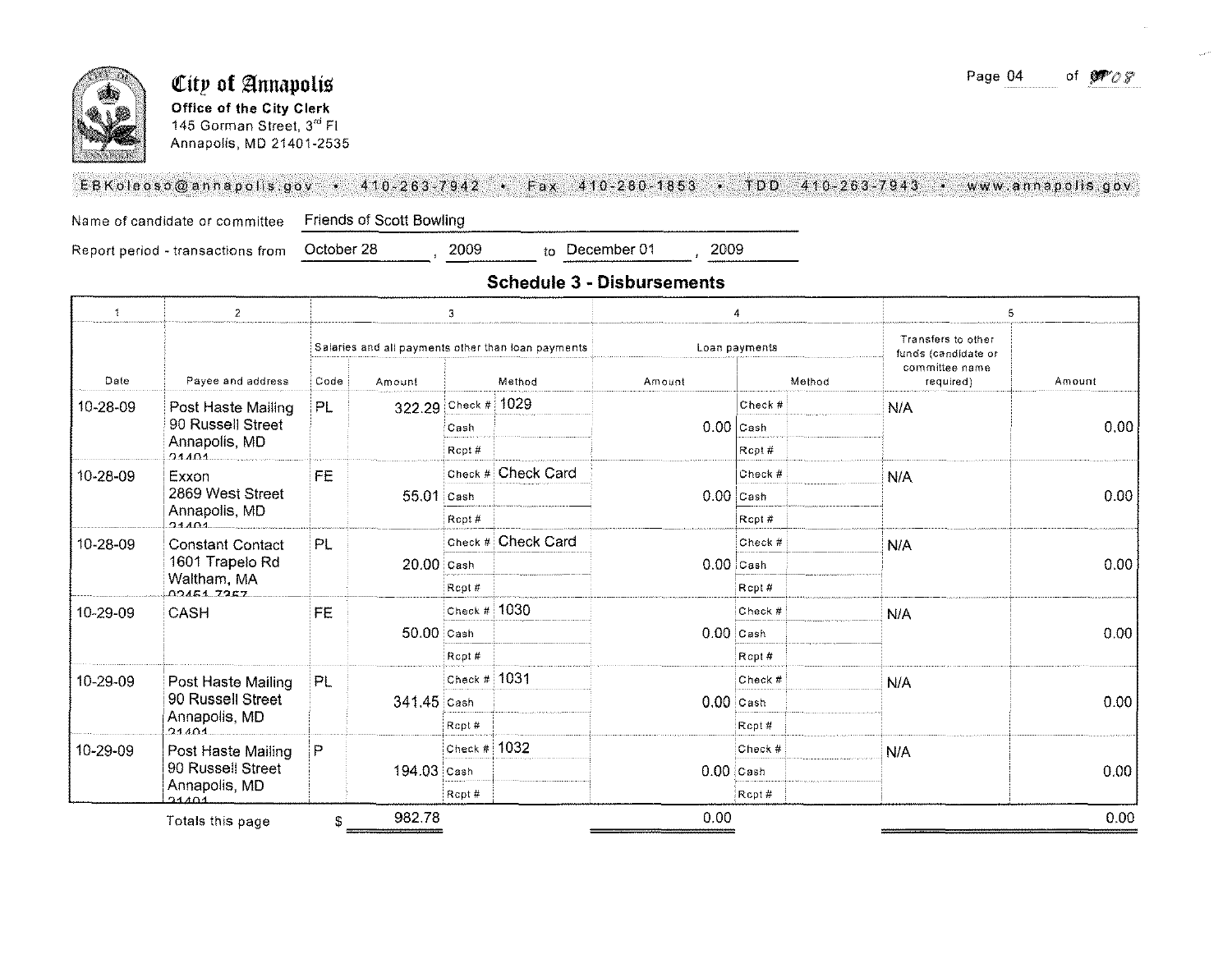

#### **City of Annapolis** Office of the City Clerk 145 Gorman Street, 3rd FI Annapolis, MD 21401-2535

#### EBKoleoso@annapolis.gov • 410-263-7942 • Fax 410-280-1853 • TDD 410-263-7943 • www.annapolis.gov

Name of candidate or committee Friends of Scott Bowling<br>Report period - transactions from October 28 (2009 to December 01 (2009)

Report period - transactions from

**Schedule 3 • Disbursements** 

| $\overline{\phantom{a}}$ | $\overline{2}$          | 3<br>4  |                    |                | 5                                                  |             |               |                                           |        |  |
|--------------------------|-------------------------|---------|--------------------|----------------|----------------------------------------------------|-------------|---------------|-------------------------------------------|--------|--|
|                          |                         |         |                    |                | Salaries and all payments other than loan payments |             | Loan payments | Transfers to other<br>funds (candidate or |        |  |
| Date                     | Payee and address       | Code    | Amount             |                | Method                                             | Amount      | Method        | committee name<br>required)               | Amount |  |
| 10-30-09                 | Post Haste Mailing      | P       |                    | 174.66 Check # | 1033                                               |             | Check #       | N/A                                       |        |  |
|                          | 90 Russell Street       |         |                    | Cash           |                                                    | $0.00$ Cash |               |                                           | 0.00   |  |
|                          | Annapolis, MD<br>21401  |         |                    | Rcpt #         |                                                    |             | Rcpt#         |                                           |        |  |
| 10-30-09                 | Post Haste Mailing      | PL.     |                    | Check # $1034$ |                                                    |             | Check #       | N/A                                       |        |  |
|                          | 90 Russell Street       |         | $313.61$ Cash      |                |                                                    | $0.00$ Cash |               |                                           | 0.00   |  |
|                          | Annapolis, MD<br>2140   |         |                    | Rcpt#          |                                                    |             | Rcpt#         |                                           |        |  |
| 10-30-09                 | <b>Starbucks Coffee</b> | FE      |                    |                | Check # Check Card                                 |             | Check #       | N/A                                       | 0.00   |  |
|                          | 1901 West Street        |         | 17.81 Cash         |                |                                                    | $0.00$ Cash |               |                                           |        |  |
|                          | Annapolis, MD<br>21101  |         |                    | Rcpt#          |                                                    |             | Rcpt#         |                                           |        |  |
|                          | PayPal                  | $\circ$ |                    | Check #        |                                                    |             | Check $#$     | N/A                                       | 0.00   |  |
| 11-02-09                 | 2211 N. First Street    |         |                    | $2.04$ Cash    | Processing Fe                                      | $0.00$ Cash |               |                                           |        |  |
|                          | San Jose, CA<br>05121   |         |                    | Rcpt #         |                                                    |             | Rcpt#         |                                           |        |  |
|                          | <b>BP Annapolis</b>     | FE      |                    | Check #        | Check Card                                         |             | Check #       | N/A                                       |        |  |
| 11-03-09                 | 910 West Street         |         | 53.02 Cash         |                |                                                    | $0.00$ Cash |               |                                           | 0.00   |  |
|                          | Annapolis, MD<br>21101  |         |                    | Rcpt#          |                                                    |             | Rept#         |                                           |        |  |
|                          | <b>Dunkin Donuts</b>    | FE      |                    |                | Check # Check Card                                 |             | Check #       | N/A                                       |        |  |
| 11-03-09                 | 1900 Fairfax Road       |         | 3.17 Cash          |                |                                                    | $0.00$ Cash |               |                                           | 0.00   |  |
|                          | Annapolis, MD<br>04404  |         |                    | Rcpt#          |                                                    |             | Rcpt#         |                                           |        |  |
|                          | Totals this page        |         | $s$ 56 7, $$46.31$ |                |                                                    | 0.00        |               |                                           | 0.00   |  |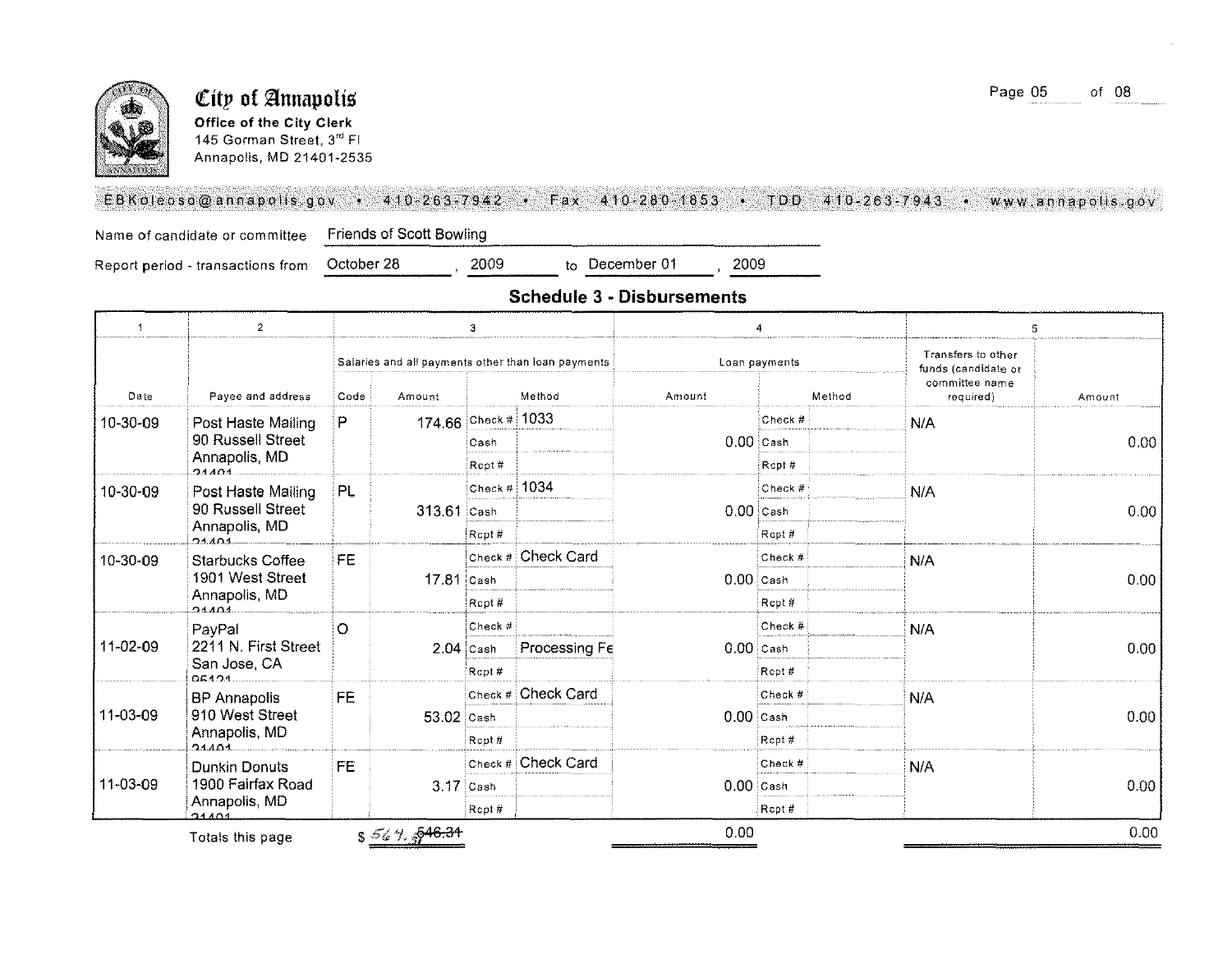

#### City of Annapolis Office of the City Clerk 145 Gorman Street, 3rd Fl Annapolis, MD 21401-2535

#### EBKoleoso@annapolis.gov • 410-263-7942 • Fax 410-280-1853 • TDD 410-263-7943 • www.annapolis.gov

Friends of Scott Bowling Name of candidate or committee

October 28

Report period - transactions from

2009 to December 01

2009

| $\ddot{\phantom{1}}$ | $\overline{2}$            | 3                                                  |             |               | 4                  |             | 5                                         |                             |        |  |             |  |  |      |
|----------------------|---------------------------|----------------------------------------------------|-------------|---------------|--------------------|-------------|-------------------------------------------|-----------------------------|--------|--|-------------|--|--|------|
|                      |                           | Salaries and all payments other than loan payments |             |               | Loan payments      |             | Transfers to other<br>funds (candidate or |                             |        |  |             |  |  |      |
| Date                 | Payee and address         | Code                                               | Amount      |               | Method             | Amount      | Method                                    | committee name<br>required) | Amount |  |             |  |  |      |
| 11-04-09             | <b>WRBC</b>               | PL                                                 |             | 20.00 Check # | 1035               |             | Check #                                   | N/A                         |        |  |             |  |  |      |
|                      | 815 Parkwood Ave.         |                                                    |             | Cash          |                    | $0.00$ Cash |                                           |                             | 0.00   |  |             |  |  |      |
|                      | Annapolis, MD<br>21102    |                                                    |             | Rcpt#         |                    |             | Rcpt#                                     |                             |        |  |             |  |  |      |
| 11-05-09             | Angel Nelson              | PL.                                                |             | Check $#$     | 1036               |             | Check #                                   | N/A                         |        |  |             |  |  |      |
|                      | 810 Brighton Ln #12       |                                                    | 160.00 Cash |               |                    | $0.00$ Cash |                                           |                             | 0.00   |  |             |  |  |      |
|                      | Newport News, VA<br>ാമാറ  |                                                    |             | Rept#         |                    |             | Rcpt#                                     |                             |        |  |             |  |  |      |
| 11-23-09             | Conquest                  | PL                                                 |             | Check $#$     | 1037               |             | Check #                                   | N/A                         |        |  |             |  |  |      |
|                      | Communications            |                                                    |             |               |                    |             |                                           | 450.00 Cash                 |        |  | $0.00$ Cash |  |  | 0.00 |
|                      | Group<br>$2942$ Emericade |                                                    |             | Rcpt#         |                    |             | Rcpt#                                     |                             |        |  |             |  |  |      |
|                      | <b>Constant Contact</b>   | PL                                                 |             |               | Check # Check Card |             | Check #                                   | N/A                         |        |  |             |  |  |      |
| 11-30-09             | 1601 Trapelo Road         |                                                    | 20.00 Cash  |               |                    | $0.00$ Cash |                                           |                             | 0.00   |  |             |  |  |      |
|                      | Waltham, MA<br>00451 7257 |                                                    |             | Rcpt #        |                    |             | Rcpt#                                     |                             |        |  |             |  |  |      |
|                      |                           |                                                    |             | Check #       |                    |             | Check #                                   | N/A                         |        |  |             |  |  |      |
|                      |                           |                                                    |             | Cash          |                    | $0.00$ Cash |                                           |                             | 0.00   |  |             |  |  |      |
|                      |                           |                                                    |             | Rept #        |                    |             | Rept#                                     |                             |        |  |             |  |  |      |
|                      |                           |                                                    |             | Check #       |                    |             | Check #                                   | N/A                         |        |  |             |  |  |      |
|                      |                           |                                                    |             | Cash          |                    | $0.00$ Cash |                                           |                             | 0.00   |  |             |  |  |      |
|                      |                           |                                                    |             | Rcpt#         |                    |             | Rcpt#                                     |                             |        |  |             |  |  |      |
|                      | Totals this page          | \$                                                 | 650.00      |               |                    | 0.00        |                                           |                             | 0.00   |  |             |  |  |      |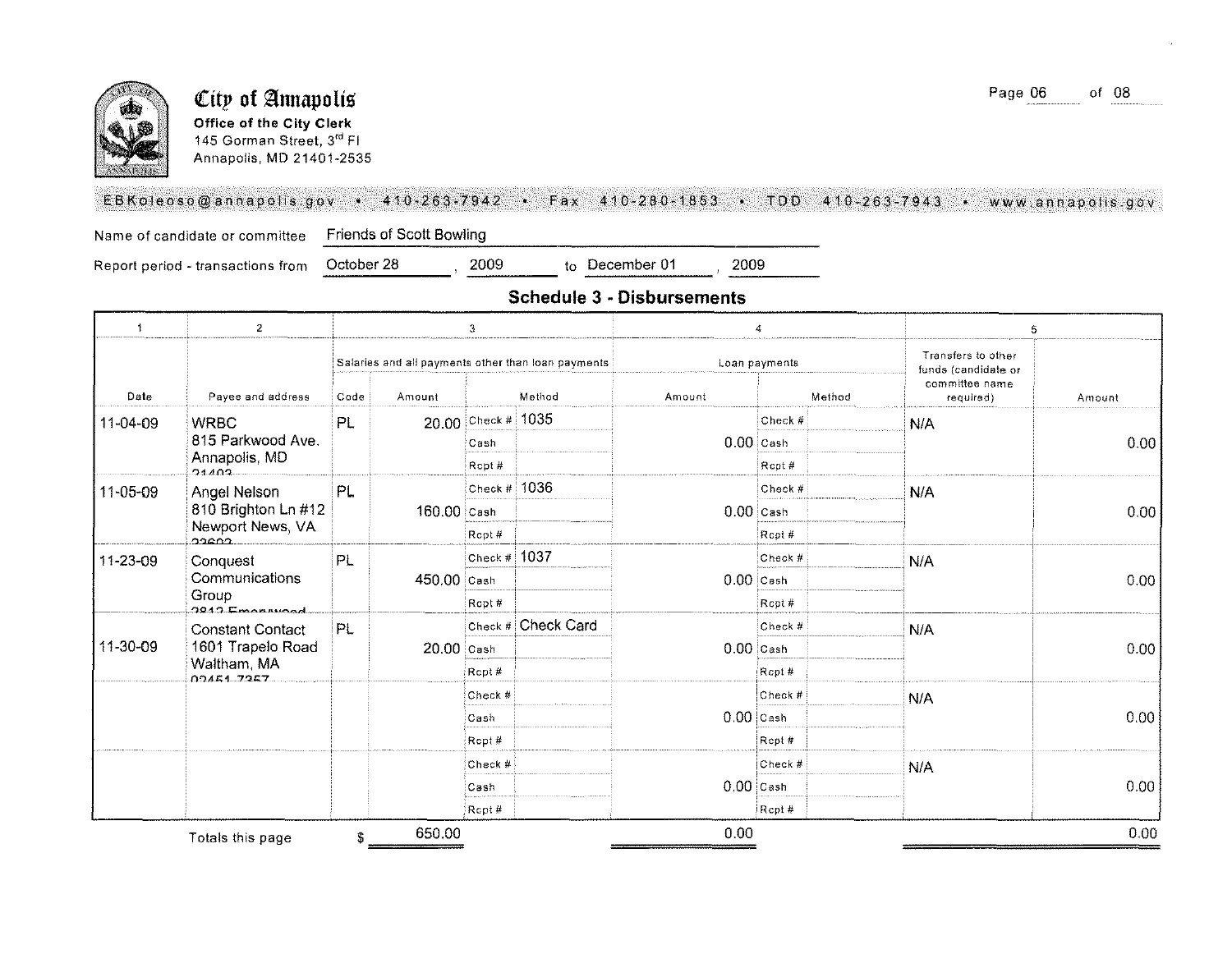

## **City of Annapolis**

**Office of the City Clerk**  145 Gorman Street, 3<sup>rd</sup> FI Annapolis, MD 21401-2535

#### EBKoleoso@annapolis,gov • 410-263-7942 • Fax 410·280·1853 • TOO 410·26.3-7943 •. www,annapolls,gov

Name of fund or committee Friends of Scott Bowling

Debts as of **December 01** 2009

#### **Schedule 4 - Outstanding Obligations as of End of Report Period**

| $\mathbf{1}$     | $\overline{2}$                                     | $\mathbf{3}$                                             | $\overline{\mathbf{4}}$ |
|------------------|----------------------------------------------------|----------------------------------------------------------|-------------------------|
| Name and address | Description of debt<br>(Loans, unpaid bills, etc.) | Date debt<br>incurred                                    | Amount                  |
| N/A              | N/A                                                | N/A                                                      | 0.00                    |
| N/A              | N/A                                                | N/A                                                      | 0.00                    |
| N/A              | N/A                                                | <b>N/A</b>                                               | 0.00                    |
| N/A              | N/A                                                | N/A                                                      | 0.00                    |
| N/A              | N/A                                                | N/A                                                      | 0.00                    |
| N/A              | N/A                                                | N/A                                                      | 0.00                    |
| N/A              | N/A                                                | N/A                                                      | $0.00\,$                |
| N/A              | N/A                                                | N/A                                                      | 0.00                    |
| N/A              | N/A                                                | N/A                                                      | 0.00                    |
| N/A              | $\sim$<br>N/A                                      | N/A                                                      | $0.00\,$                |
| N/A              | N/A                                                | N/A                                                      | $0.00\,$                |
| N/A              | N/A                                                | N/A                                                      | 0.00                    |
| N/A              | <b>N/A</b>                                         | N/A                                                      | 0.00                    |
| N/A              | N/A                                                | N/A                                                      | 0.00                    |
| N/A              | N/A                                                | N/A                                                      | 0.00                    |
| N/A              | N/A                                                | $\ensuremath{\mathsf{N}}\xspace/\ensuremath{\mathsf{A}}$ | 0.00                    |
|                  | Total this page                                    | $\frac{3}{2}$                                            | $0.00\,$                |